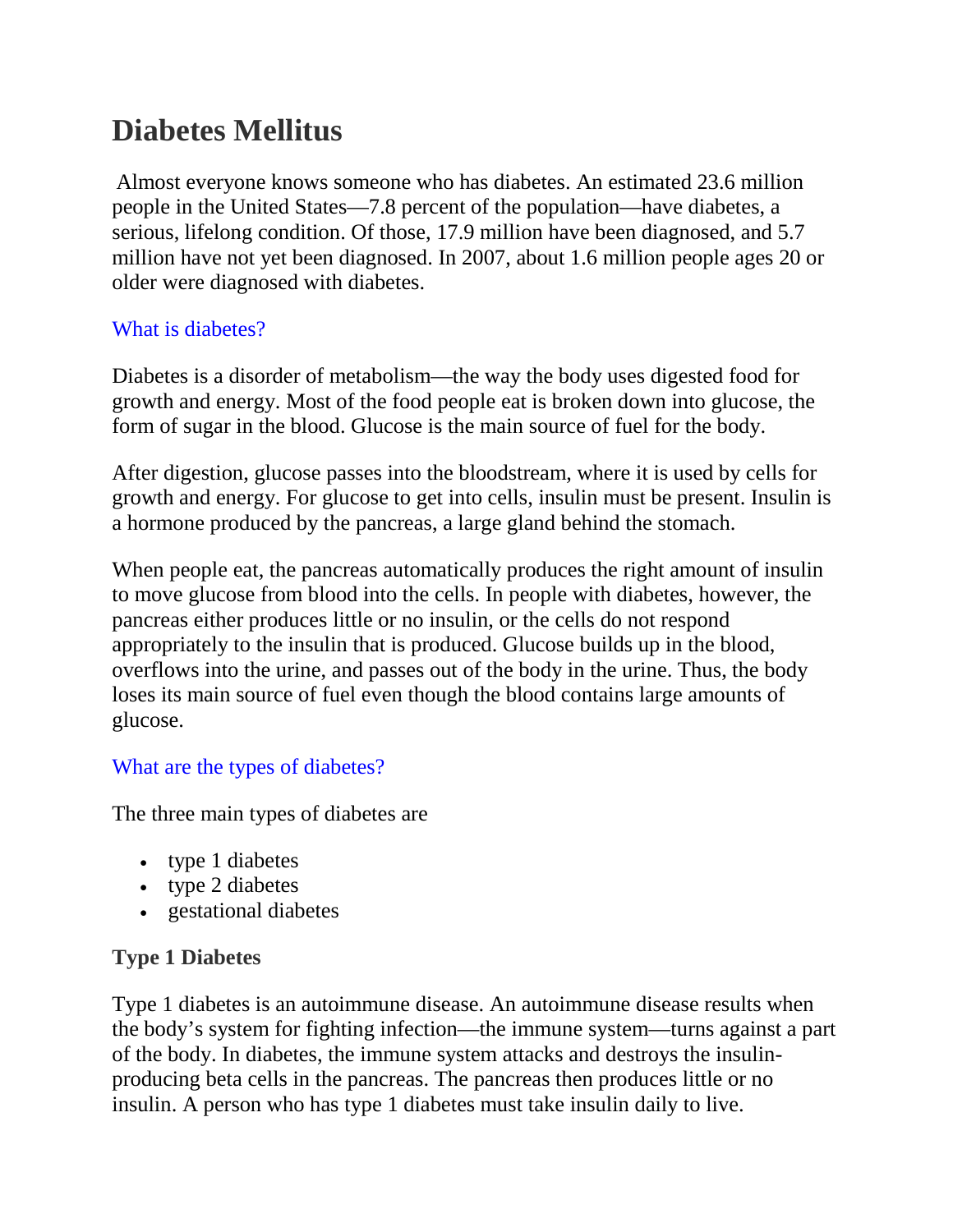At present, scientists do not know exactly what causes the body's immune system to attack the beta cells, but they believe that autoimmune, genetic, and environmental factors, possibly viruses, are involved. Type 1 diabetes accounts for about 5 to 10 percent of diagnosed diabetes in the United States. It develops most often in children and young adults but can appear at any age.

Symptoms of type 1 diabetes usually develop over a short period, although beta cell destruction can begin years earlier. Symptoms may include increased thirst and urination, constant hunger, weight loss, blurred vision, and extreme fatigue. If not diagnosed and treated with insulin, a person with type 1 diabetes can lapse into a life-threatening diabetic coma, also known as diabetic ketoacidosis.

## **Type 2 Diabetes**

The most common form of diabetes is type 2 diabetes. About 90 to 95 percent of people with diabetes have type 2. This form of diabetes is most often associated with older age, obesity, family history of diabetes, previous history of gestational diabetes, physical inactivity, and certain ethnicities. About 80 percent of people with type 2 diabetes are overweight.

Type 2 diabetes is increasingly being diagnosed in children and adolescents, especially among African American, Mexican American, and Pacific Islander youth.

When type 2 diabetes is diagnosed, the pancreas is usually producing enough insulin, but for unknown reasons the body cannot use the insulin effectively, a condition called insulin resistance. After several years, insulin production decreases. The result is the same as for type 1 diabetes—glucose builds up in the blood and the body cannot make efficient use of its main source of fuel.

The symptoms of type 2 diabetes develop gradually. Their onset is not as sudden as in type 1 diabetes. Symptoms may include fatigue, frequent urination, increased thirst and hunger, weight loss, blurred vision, and slow healing of wounds or sores. Some people have no symptoms.

#### **Gestational Diabetes**

Some women develop gestational diabetes late in pregnancy. Although this form of diabetes usually disappears after the birth of the baby, women who have had gestational diabetes have a 40 to 60 percent chance of developing type 2 diabetes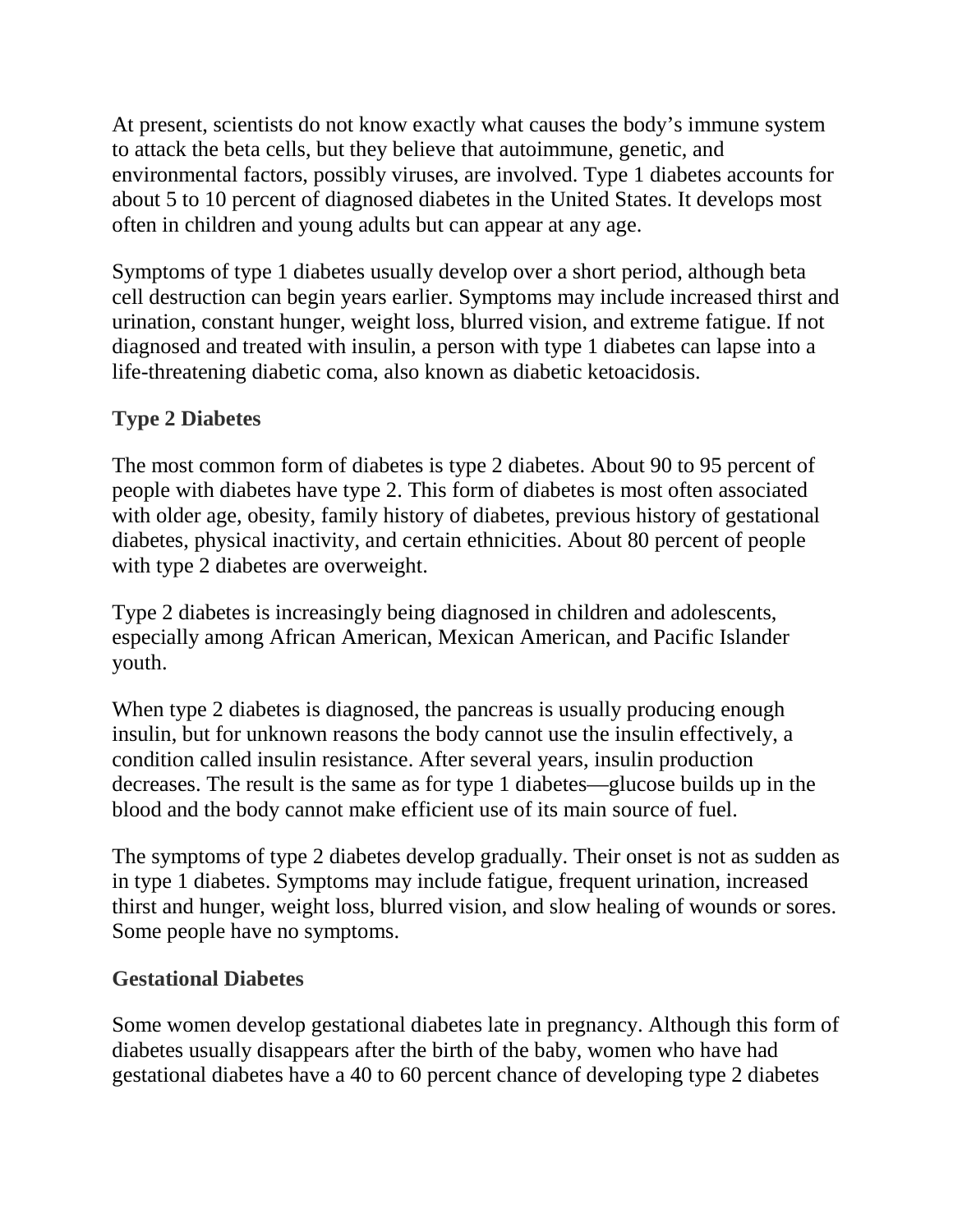within 5 to 10 years. Maintaining a reasonable body weight and being physically active may help prevent development of type 2 diabetes.

About 3 to 8 percent of pregnant women in the United States develop gestational diabetes. As with type 2 diabetes, gestational diabetes occurs more often in some ethnic groups and among women with a family history of diabetes. Gestational diabetes is caused by the hormones of pregnancy or a shortage of insulin. Women with gestational diabetes may not experience any symptoms.

## **Diabetes in Youth**

The SEARCH for Diabetes in Youth multicenter study, funded by the Centers for Disease Control and Prevention (CDC) and the National Institutes of Health (NIH), has determined that based on data from 2002 to 2003, a total of 15,000 youth in the United States were newly diagnosed with type 1 diabetes each year.

In addition, about 3,700 youth were newly diagnosed with type 2 diabetes each year. Non-Hispanic white youth had the highest rate of new cases of type 1 diabetes. Type 2 diabetes was rarely diagnosed among youth younger than 10 years of age.

## **Other Types of Diabetes**

A number of other types of diabetes exist. A person may exhibit characteristics of more than one type. For example, in latent autoimmune diabetes in adults (LADA), also called type 1.5 diabetes or double diabetes, people show signs of both type 1 and type 2 diabetes.

# Other types of diabetes include those caused by

- genetic defects of the beta cell—the part of the pancreas that makes insulin—such as maturity-onset diabetes of the young (MODY) or neonatal diabetes mellitus (NDM)
- genetic defects in insulin action, resulting in the body's inability to control blood glucose levels, as seen in Leprechaunism and the Rabson-Mendenhall syndrome
- diseases of the pancreas or conditions that damage the pancreas, such as pancreatitis and cystic fibrosis excess amounts of certain hormones resulting from some medical conditions—such as cortisol in Cushing's syndrome—that work against the action of insulin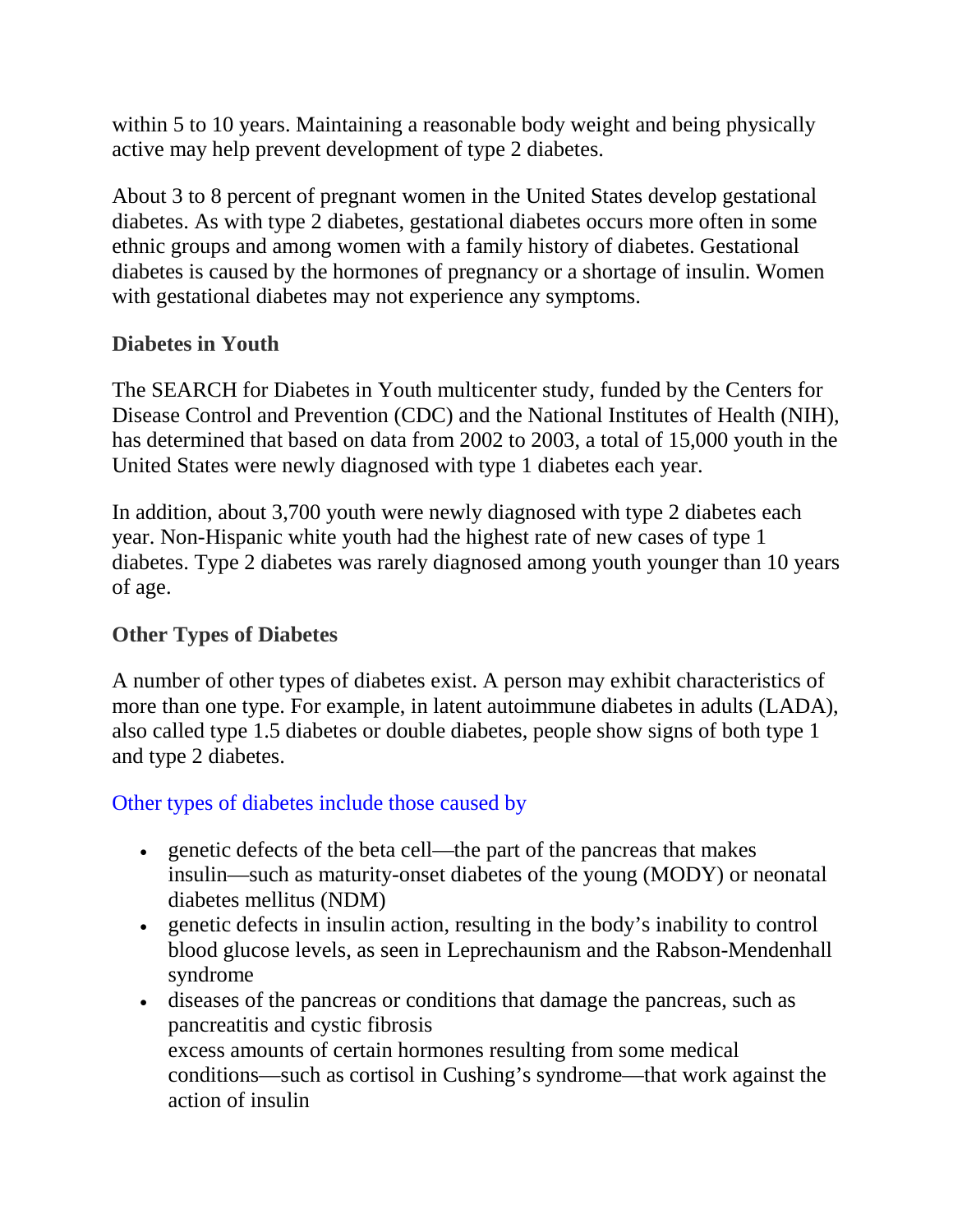- medications that reduce insulin action, such as glucocorticoids, or chemicals that destroy beta cells
	- infections, such as congenital rubella and cytomegalovirus
- rare immune-mediated disorders, such as Stiff-Man Syndrome, an autoimmune disease of the central nervous system
- genetic syndromes associated with diabetes, such as Down syndrome and Prader-Willi syndrome

# **Latent Autoimmune Diabetes in Adults (LADA)**

People who have LADA show signs of both type 1 and type 2 diabetes. Diagnosis usually occurs after age 30. Researchers estimate that as many as 10 percent of people diagnosed with type 2 diabetes have LADA. Some experts believe that LADA is a slowly developing kind of type 1 diabetes because patients have antibodies against the insulin-producing beta cells of the pancreas.

Most people with LADA still produce their own insulin when first diagnosed, like those with type 2 diabetes. In the early stages of the disease, people with LADA do not require insulin injections. Instead, they control their blood glucose levels with meal planning, physical activity, and oral diabetes medications. However, several years after diagnosis, people with LADA must take insulin to control blood glucose levels. As LADA progresses, the beta cells of the pancreas may no longer make insulin because the body's immune system has attacked and destroyed them, as in type 1 diabetes.

# **Diabetes Caused by Genetic Defects of the Beta Cell**

Genetic defects of the beta cell cause several forms of diabetes. For example, monogenic forms of diabetes result from mutations, or changes, in a single gene. In most cases of monogenic diabetes, the gene mutation is inherited. In the remaining cases, the gene mutation develops spontaneously. Most mutations in monogenic diabetes reduce the body's ability to produce insulin. Genetic testing can diagnose most forms of monogenic diabetes.

NDM and MODY are the two main forms of monogenic diabetes. NDM is a form of diabetes that occurs in the first 6 months of life. Infants with NDM do not produce enough insulin, leading to an increase in blood glucose. NDM can be mistaken for the much more common type 1 diabetes, but type 1 diabetes usually occurs after the first 6 months of life. More information about the two types of NDM, permanent neonatal diabetes and transient neonatal diabetes mellitus, is provided in the fact sheet Monogenic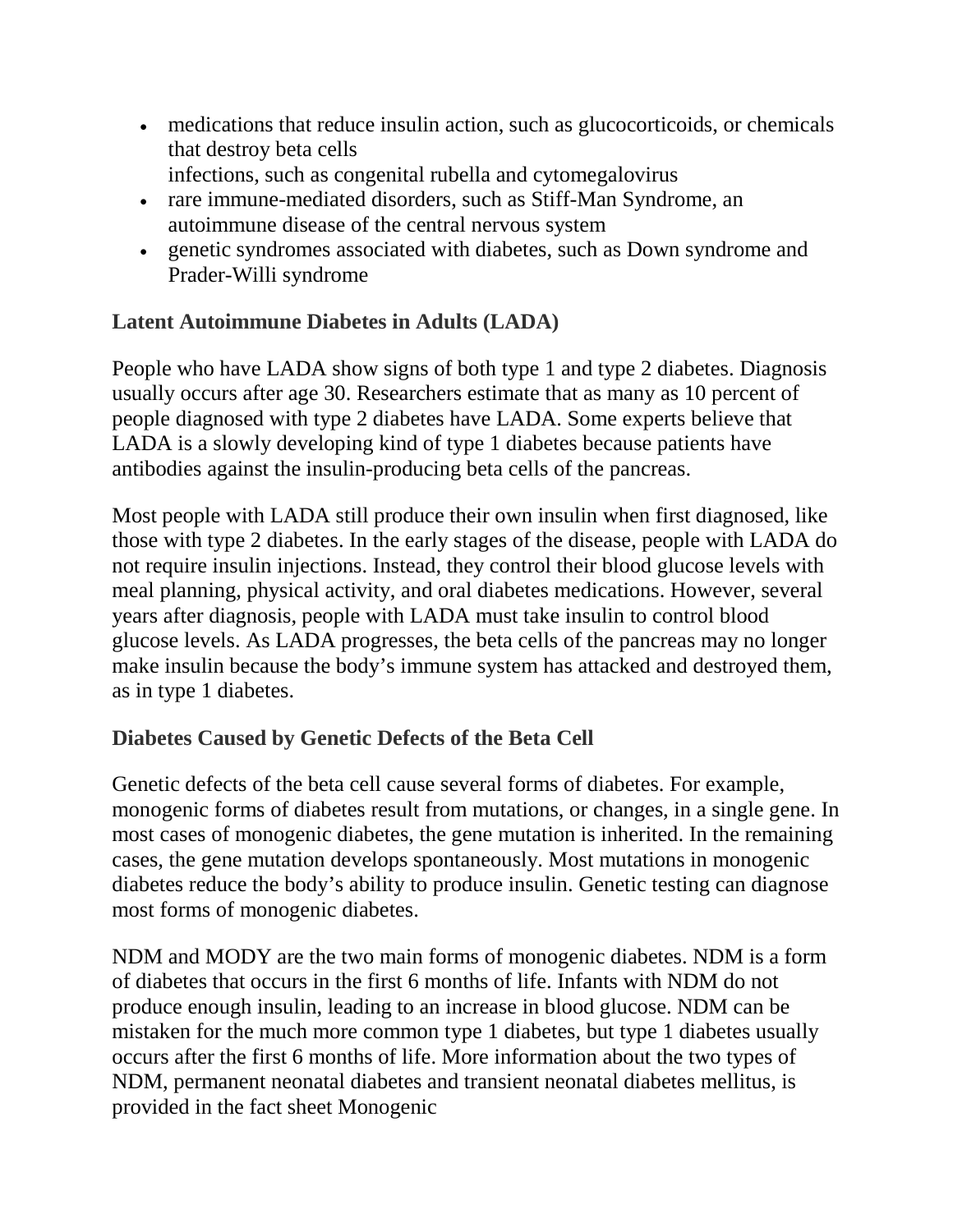MODY usually first occurs during adolescence or early adulthood. However, MODY sometimes remains undiagnosed until later in life. A number of different gene mutations have been shown to cause MODY, all of which limit the pancreas' ability to produce insulin. This process leads to the high blood glucose levels characteristic of diabetes. More information about specific types of MODY is provided in the fact sheet Monogenic Forms of Diabetes.

## **Diabetes Caused by Genetic Defects in Insulin Action**

A number of types of diabetes result from genetic defects in insulin action. Changes to the insulin receptor may cause mild hyperglycemia—high blood glucose—or severe diabetes. Symptoms may include acanthosis nigricans, a skin condition characterized by darkened skin patches, and, in women, enlarged and cystic ovaries plus virilization and the development of masculine characteristics such as excess facial hair. Two syndromes in children, Leprechaunism and the Rabson-Mendenhall syndrome, cause extreme insulin resistance.

## **Diabetes Caused by Diseases of the Pancreas**

Injuries to the pancreas from trauma or disease can cause diabetes. This category includes pancreatitis, infection, and cancer of the pancreas. Cystic fibrosis and hemochromatosis can also damage the pancreas enough to cause diabetes.

## **Diabetes Caused by Endocrinopathies**

Excess amounts of certain hormones that work against the action of insulin can cause diabetes. These hormones and their related conditions include growth hormone in acromegaly, cortisol in Cushing's syndrome, glucagon in glucagonoma, and epinephrine in pheochromocytoma.

# **Diabetes Caused by Medications or Chemicals**

A number of medications and chemicals can interfere with insulin secretion, leading to diabetes in people with insulin resistance. These medications and chemicals include pentamidine, nicotinic acid, glucocorticoids, thyroid hormone, phenytoin (Dilantin), and Vacor, a rat poison.

## **Diabetes Caused by Infections**

Several infections are associated with the occurrence of diabetes, including congenital rubella, coxsackievirus B, cytomegalovirus, adenovirus, and mumps.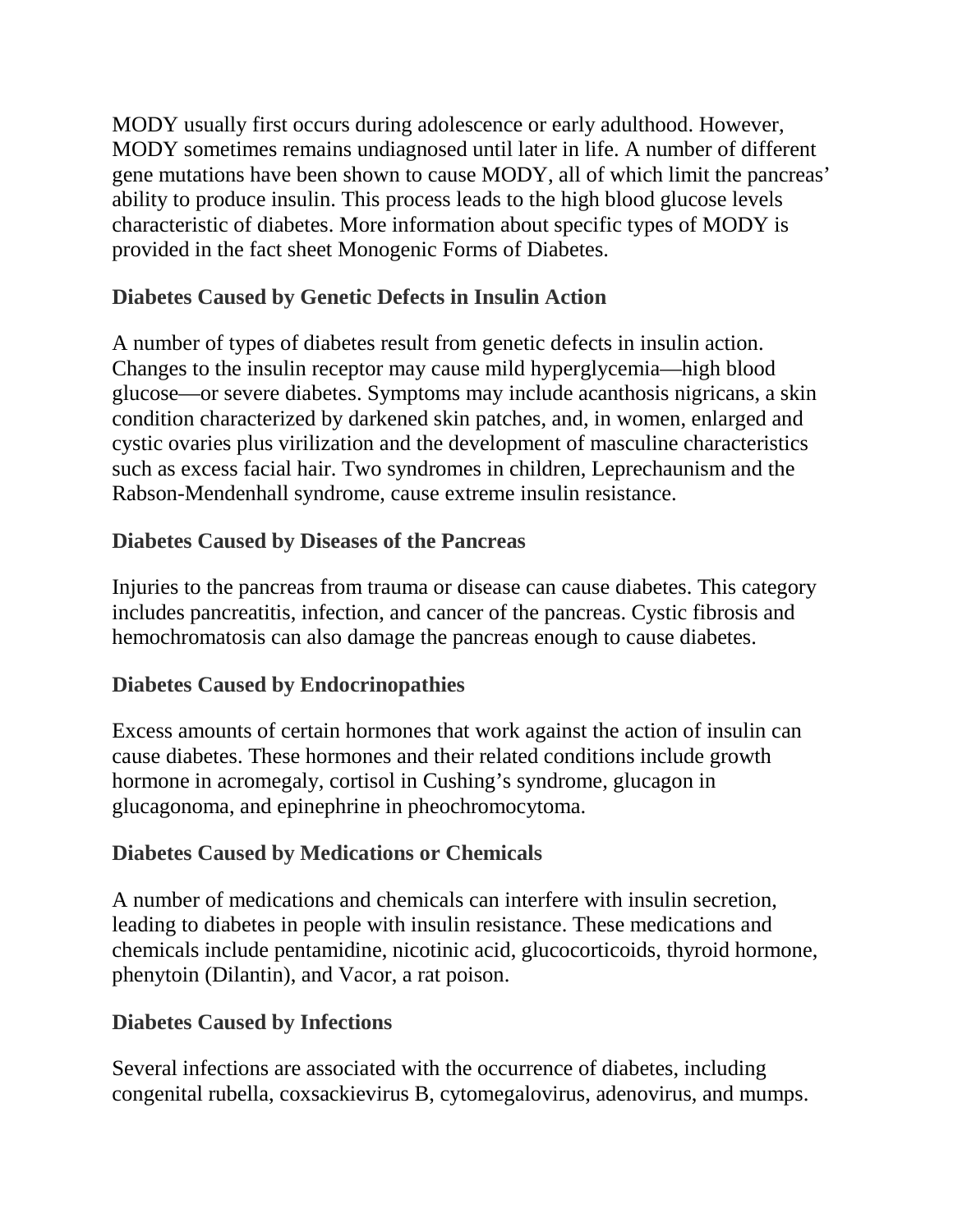#### **Rare Immune-mediated Types of Diabetes**

Some immune-mediated disorders are associated with diabetes. About one-third of people with Stiff-Man Syndrome develop diabetes. In other autoimmune diseases, such as systemic lupus erythematosus, patients may have anti-insulin receptor antibodies that cause diabetes by interfering with the binding of insulin to body tissues.

#### **Other Genetic Syndromes Sometimes Associated with Diabetes**

Many genetic syndromes are associated with diabetes. These conditions include Down syndrome, Klinefelter's syndrome, Huntington's chorea, porphyria, Prader-Willi syndrome, and diabetes insipidus.

#### How is diabetes diagnosed?

The fasting blood glucose test is the preferred test for diagnosing diabetes in children and nonpregnant adults. The test is most reliable when done in the morning. However, a diagnosis of diabetes can be made based on any of the following test results, confirmed by retesting on a different day:

- A blood glucose level of 126 milli grams per deciliter (mg/dL) or higher after an 8-hour fast. This test is called the fasting blood glucose test.
- A blood glucose level of 200 mg/dL or higher 2 hours after drinking a beverage containing 75 grams of glucose dissolved in water. This test is called the oral glucose tolerance test (OGTT).
- A random—taken at any time of day—blood glucose level of 200 mg/dL or higher, along with the presence of diabetes symptoms.
- Gestational diabetes is diagnosed based on blood glucose levels measured during the OGTT. Glucose levels are normally lower during pregnancy, so the cutoff levels for diagnosis of diabetes in pregnancy are lower. Blood glucose levels are measured before a woman drinks a beverage containing glucose. Then levels are checked 1, 2, and 3 hours afterward. If a woman has two blood glucose levels meeting or exceeding any of the following numbers, she has gestational diabetes: a fasting blood glucose level of 95 mg/dL, a 1-hour level of 180 mg/dL, a 2-hour level of 155 mg/dL, or a 3 hour level of 140 mg/dL.

What is pre-diabetes?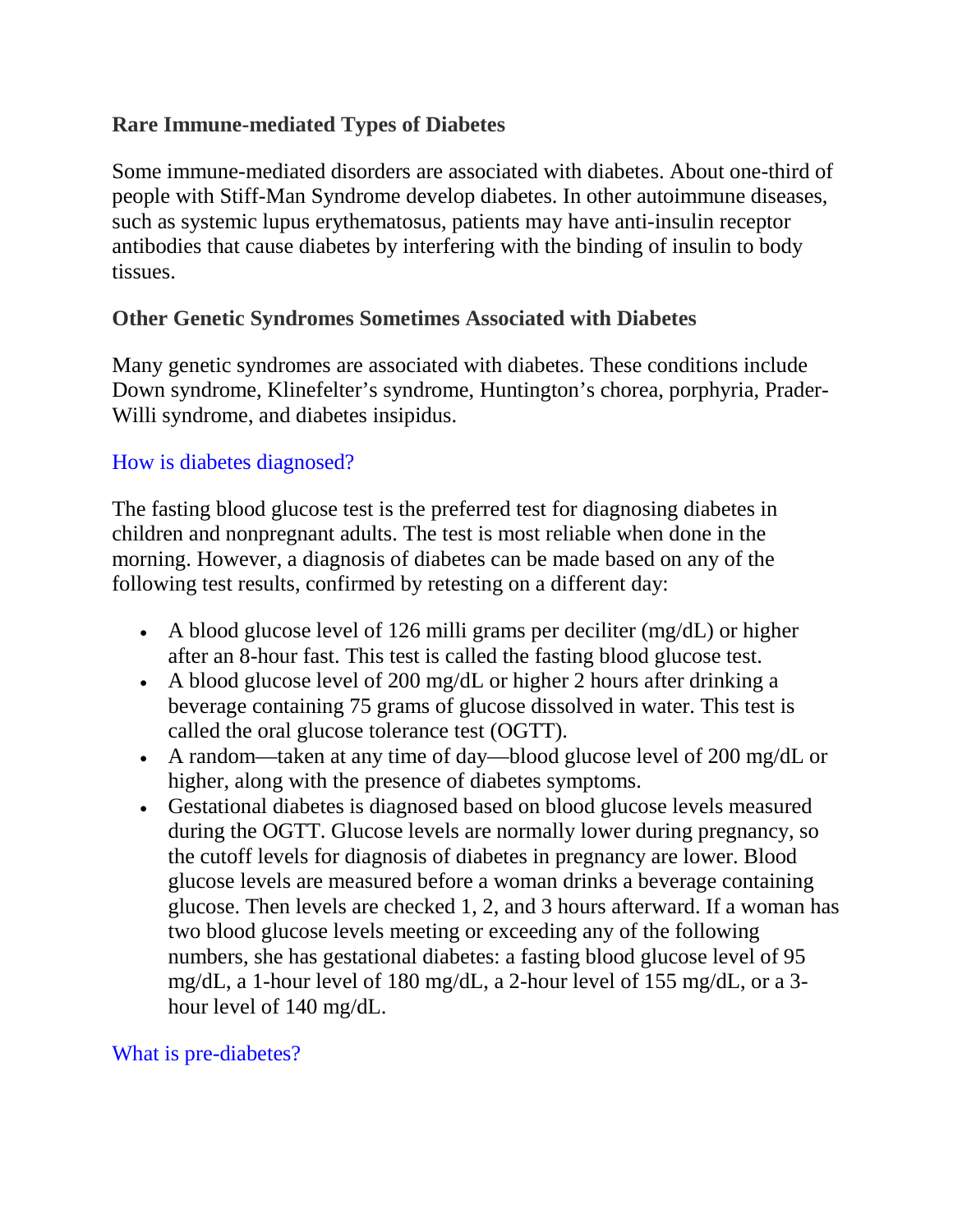People with pre-diabetes have blood glucose levels that are higher than normal but not high enough for a diagnosis of diabetes. This condition raises the risk of developing type 2 diabetes, heart disease, and stroke.

Pre-diabetes is also called impaired fasting glucose (IFG) or impaired glucose tolerance (IGT), depending on the test used to diagnose it. Some people have both IFG and IGT.

IFG is a condition in which the blood glucose level is high—100 to 125 mg/dL after an overnight fast, but is not high enough to be classified as diabetes. The former definition of IFG was 110 mg/dL to 125 mg/dL. IGT is a condition in which the blood glucose level is high—140 to 199 mg/dL after a 2-hour OGTT, but is not high enough to be classified as diabetes. Pre-diabetes is becoming more common in the United States. The U.S. Department of Health and Human Services estimates that at least 57 million U.S. adults ages 20 or older had pre-diabetes in 2007. Those with pre-diabetes are likely to develop type 2 diabetes within 10 years, unless they take steps to prevent or delay diabetes.

The good news is that people with pre-diabetes can do a lot to prevent or delay diabetes. Studies have clearly shown that people can lower their risk of developing diabetes by losing 5 to 7 percent of their body weight through diet and increased physical activity. A major study of more than 3,000 people with IGT found that diet and exercise resulting in a 5 to 7 percent weight loss—about 10 to 14 pounds in a person who weighs 200 pounds—lowered the incidence of type 2 diabetes by nearly 60 percent. Study participants lost weight by cutting fat and calories in their diet and by exercising—most chose walking—at least 30 minutes a day, 5 days a week.

## What are the scope and impact of diabetes?

Diabetes is widely recognized as one of the leading causes of death and disability in the United States. In 2006, it was the seventh leading cause of death. However, diabetes is likely to be underreported as the underlying cause of death on death certificates. In 2004, among people ages 65 years or older, heart disease was noted on 68 percent of diabetes-related death certificates; stroke was noted on 16 percent of diabetes-related death certificates for the same age group.

Diabetes is associated with long-term complications that affect almost every part of the body. The disease often leads to blindness, heart and blood vessel disease, stroke, kidney failure, amputations, and nerve damage. Uncontrolled diabetes can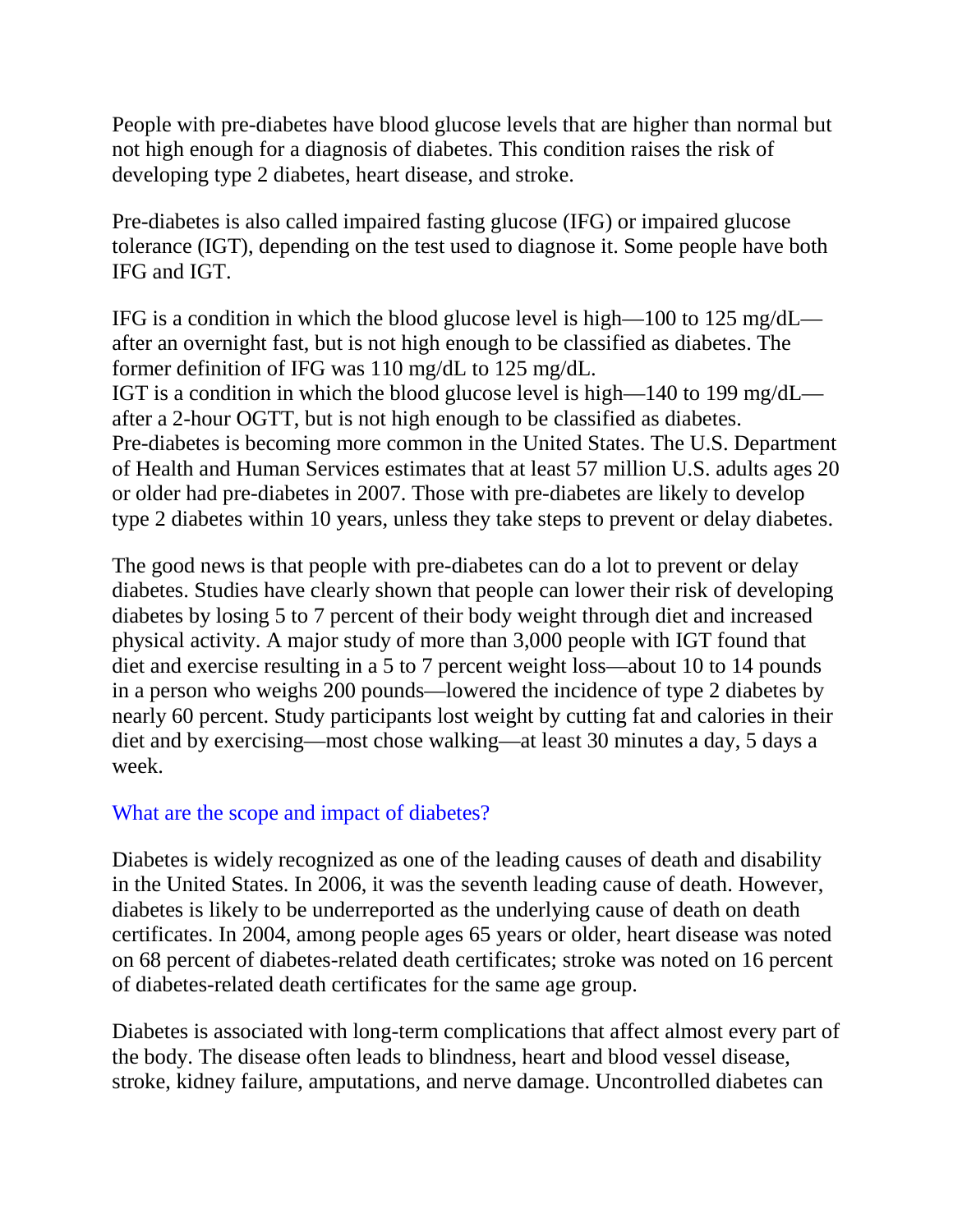complicate pregnancy, and birth defects are more common in babies born to women with diabetes.

In 2007, diabetes cost the United States \$174 billion. Indirect costs, including disability payments, time lost from work, and reduced productivity, totaled \$58 billion. Direct medical costs for diabetes care, including hospitalizations, medical care, and treatment supplies, totaled \$116 billion.

## Who gets diabetes?

Diabetes is not contagious. People cannot "catch" it from each other. However, certain factors can increase the risk of developing diabetes.

Type 1 diabetes occurs equally among males and females but is more common in whites than in nonwhites. Data from the World Health Organization's Multinational Project for Childhood Diabetes indicate that type 1 diabetes is rare in most African, American Indian, and Asian populations. However, some northern European countries, including Finland and Sweden, have high rates of type 1 diabetes. The reasons for these differences are unknown. Type 1 diabetes develops most often in children but can occur at any age.

Type 2 diabetes is more common in older people, especially in people who are overweight, and occurs more often in African Americans, American Indians, some Asian Americans, Native Hawaiians and other Pacific Islander Americans, and Hispanics/Latinos. National survey data in 2007 indicate a range in the prevalence of diagnosed and undiagnosed diabetes in various populations ages 20 years or older:

- Age 20 years or older: 23.5 million, or 10.7 percent, of all people in this age group have diabetes.
- Age 60 years or older: 12.2 million, or 23.1 percent, of all people in this age group have diabetes.
- Men: 12.0 million, or 11.2 percent, of all men ages 20 years or older have diabetes.
- Women: 11.5 million, or 10.2 percent, of all women ages 20 years or older have diabetes.
- Non-Hispanic whites: 14.9 million, or 9.8 percent, of all non-Hispanic whites ages 20 years or older have diabetes.
- Non-Hispanic blacks: 3.7 million, or 14.7 percent, of all non-Hispanic blacks ages 20 years or older have diabetes.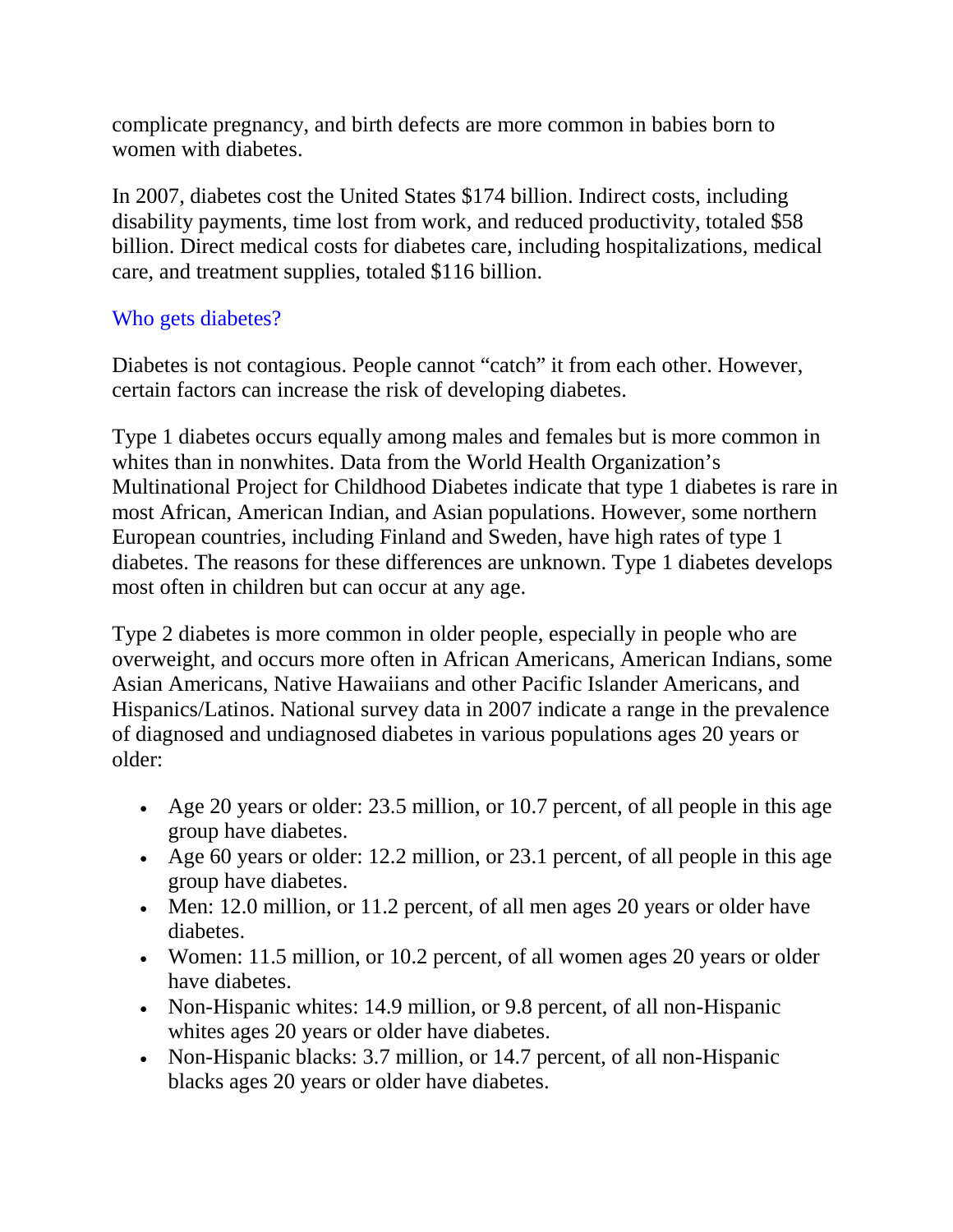• Diabetes prevalence in the United States is likely to increase for several reasons. First, a large segment of the population is aging. Also, Hispanics/Latinos and other minority groups at increased risk make up the fastest-growing segment of the U.S. population. Finally, Americans are increasingly overweight and sedentary. According to recent estimates from the CDC, diabetes will affect one in three people born in 2000 in the United States. The CDC also projects that the prevalence of diagnosed diabetes in the United States will increase 165 percent by 2050.

#### How is diabetes managed?

Before the discovery of insulin in 1921, everyone with type 1 diabetes died within a few years after diagnosis. Although insulin is not considered a cure, its discovery was the first major breakthrough in diabetes treatment.

Today, healthy eating, physical activity, and taking insulin are the basic therapies for type 1 diabetes. The amount of insulin must be balanced with food intake and daily activities. Doctors may also prescribe another type of injectable medicine. Blood glucose levels must be closely monitored through frequent blood glucose checking. People with diabetes also monitor blood glucose levels several times a year with a laboratory test called the A1C. Results of the A1C test reflect average blood glucose over a 2- to 3-month period.

Healthy eating, physical activity, and blood glucose testing are the basic management tools for type 2 diabetes. In addition, many people with type 2 diabetes require one or more diabetes medicines—pills, insulin, and other injectable medicine—to control their blood glucose levels.

Adults with diabetes are at high risk for cardiovascular disease (CVD). In fact, at least 65 percent of those with diabetes die from heart disease or stroke. Managing diabetes is more than keeping blood glucose levels under control—it is also important to manage blood pressure and cholesterol levels through healthy eating, physical activity, and the use of medications, if needed. By doing so, those with diabetes can lower their risk. Aspirin therapy, if recommended by a person's health care team, and smoking cessation can also help lower risk.

People with diabetes must take responsibility for their day-to-day care. Much of the daily care involves keeping blood glucose levels from going too low or too high. When blood glucose levels drop too low—a condition known as hypoglycemia—a person can become nervous, shaky, and confused. Judgment can be impaired, and if blood glucose falls too low, fainting can occur.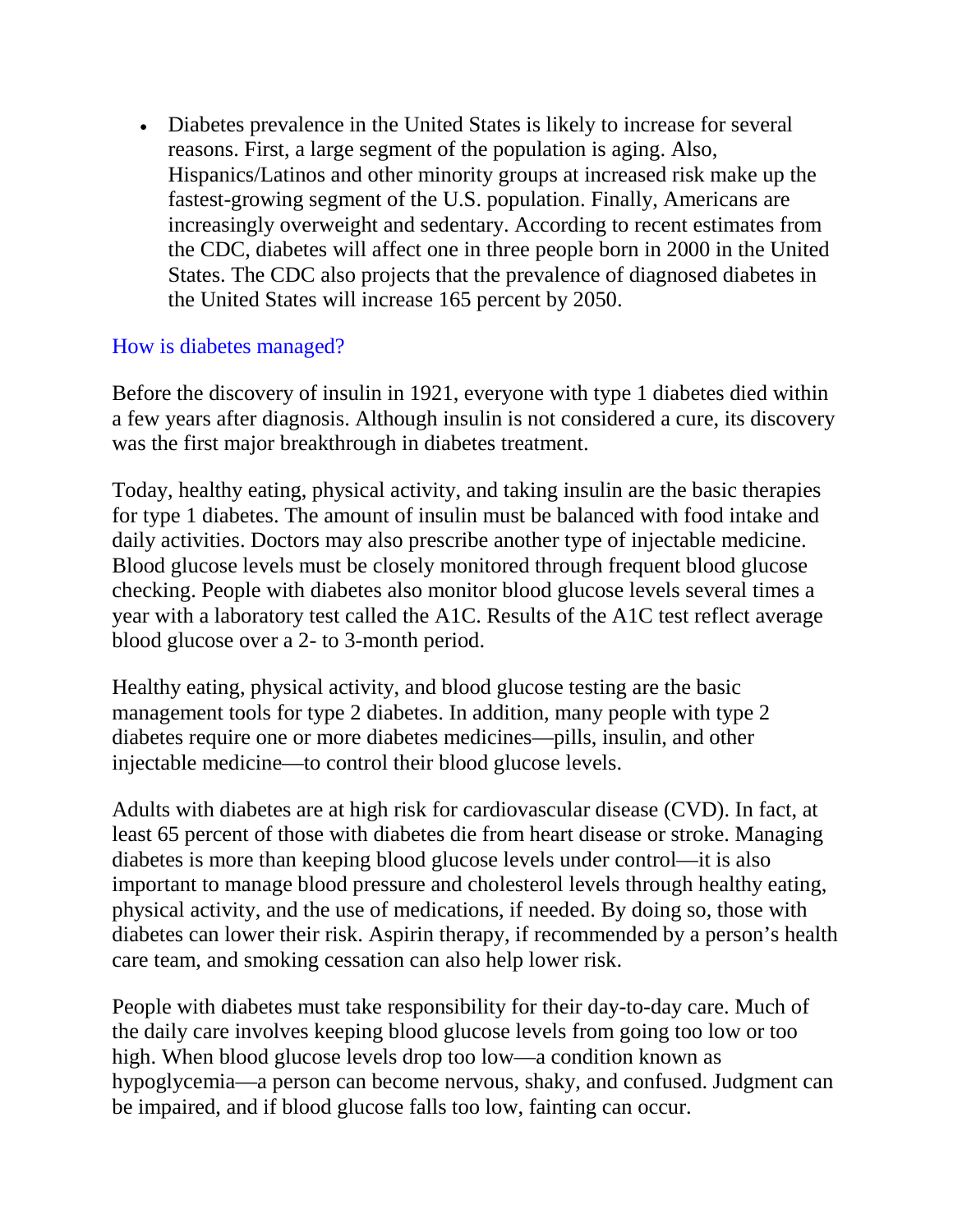A person can also become ill if blood glucose levels rise too high.

People with diabetes should see a health care provider who will help them learn to manage their diabetes and who will monitor their diabetes control. Most people with diabetes get care from primary care physicians—internists, family practice doctors, or pediatricians. Often, having a team of providers can improve diabetes care. A team can include

- a primary care provider such as an internist, a family practice doctor, or a pediatrician
- an endocrinologist—a specialist in diabetes care
- a dietitian, a nurse, and other health care providers who are certified diabetes educators—experts in providing information about managing diabetes
- a podiatrist—for foot care
- an ophthalmologist or an optometrist—for eye care

The team can also include other health care providers, such as cardiologists and other specialists. The team for a pregnant woman with type 1, type 2, or gestational diabetes should include an obstetrician who specializes in caring for women with diabetes. The team can also include a pediatrician or a neonatologist with experience taking care of babies born to women with diabetes.

The goal of diabetes management is to keep levels of blood glucose, blood pressure, and cholesterol as close to the normal range as safely possible. A major study, the Diabetes Control and Complications Trial (DCCT), sponsored by the National Institute of Diabetes and Digestive and Kidney Diseases (NIDDK), showed that keeping blood glucose levels close to normal reduces the risk of developing major complications of type 1 diabetes.

This 10-year study, completed in 1993, included 1,441 people with type 1 diabetes. The study compared the effect of two treatment approaches—intensive management and standard management—on the development and progression of eye, kidney, nerve, and cardiovascular complications of diabetes. Intensive treatment aimed to keep A1C levels as close to normal—6 percent—as possible. Researchers found that study participants who maintained lower levels of blood glucose through intensive management had significantly lower rates of these complications. More recently, a follow-up study of DCCT participants showed that the ability of intensive control to lower the complications of diabetes has persisted more than 10 years after the trial ended.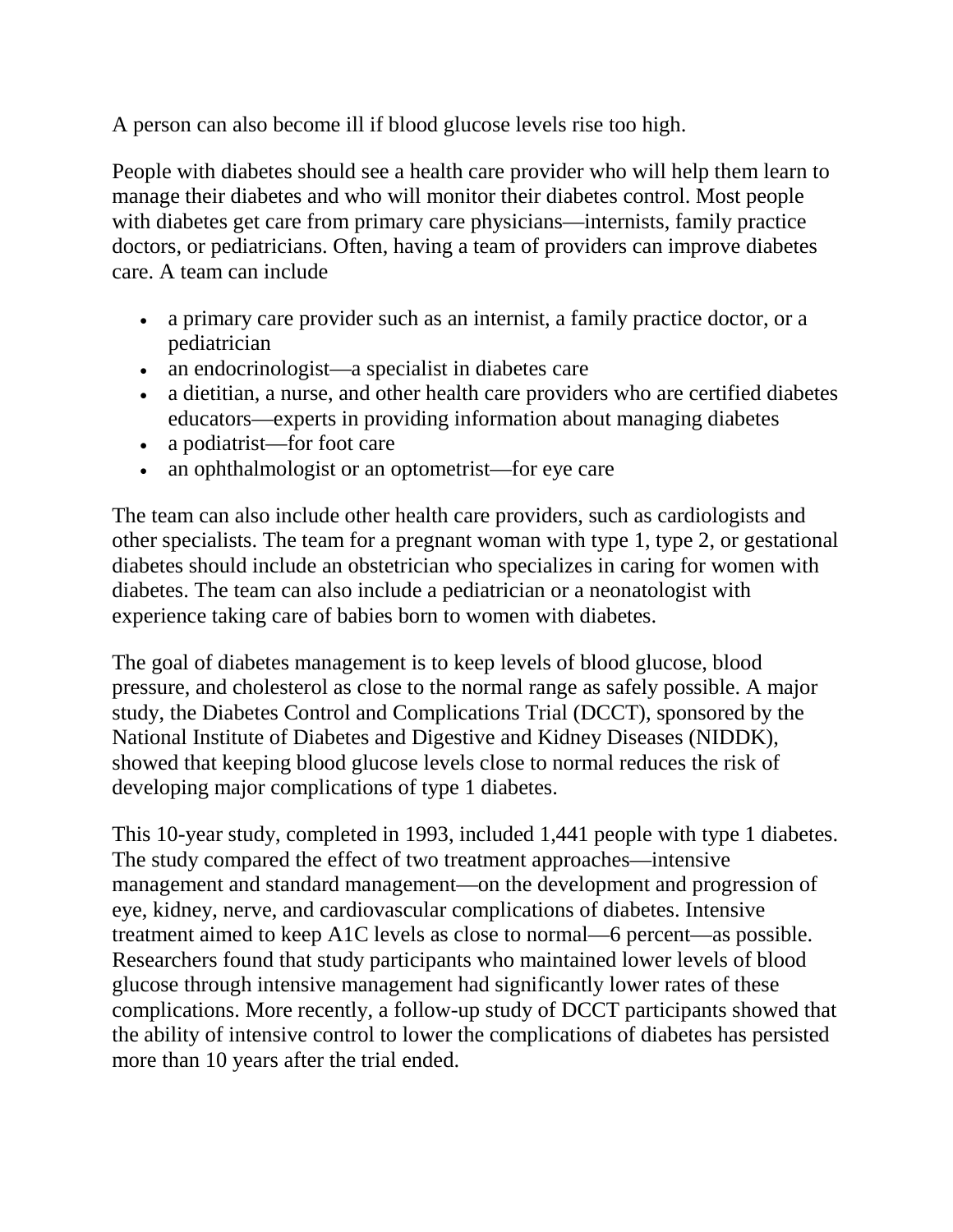The United Kingdom Prospective Diabetes Study, a European study completed in 1998, showed that intensive control of blood glucose and blood pressure reduced the risk of blindness, kidney disease, stroke, and heart attack in people with type 2 diabetes.

# **Hope through Research**

The NIDDK conducts research in its own laboratories and supports a great deal of basic and clinical research in medical centers and hospitals throughout the United States. It also gathers and analyzes statistics about diabetes. Other Institutes at the NIH conduct and support research on diabetes-related eye diseases, heart and vascular complications, autoimmunity, pregnancy, and dental problems.

Other Government agencies that sponsor diabetes programs are the CDC, the Indian Health Service, the Health Resources and Services Administration, the Department of Veterans Affairs, and the Department of Defense.

Many organizations outside the Government support diabetes research and education activities. These organizations include the American Diabetes Association (ADA), the Juvenile Diabetes Research Foundation International (JDRF), and the American Association of Diabetes Educators.

In recent years, advances in diabetes research have led to better ways of managing diabetes and treating its complications. Major advances include

- development of quick-acting and long-acting insulins
- better ways to monitor blood glucose and for people with diabetes to check their blood glucose levels
- development of external insulin pumps that deliver insulin, replacing daily injections
	- laser treatment for diabetic eye disease, reducing the risk of blindness
- successful kidney and pancreas transplantation in people whose kidneys fail because of diabetes better ways of managing diabetes in pregnant women, improving their
	- chances of a successful outcome
- new drugs to treat type 1 and type 2 diabetes and better ways to manage these forms of diabetes through weight control
- evidence that intensive management of blood glucose reduces and may prevent development of diabetes complications
- demonstration that two types of antihypertensive drugs, angiotensinconverting enzyme (ACE) inhibitors and angiotensin receptor blockers